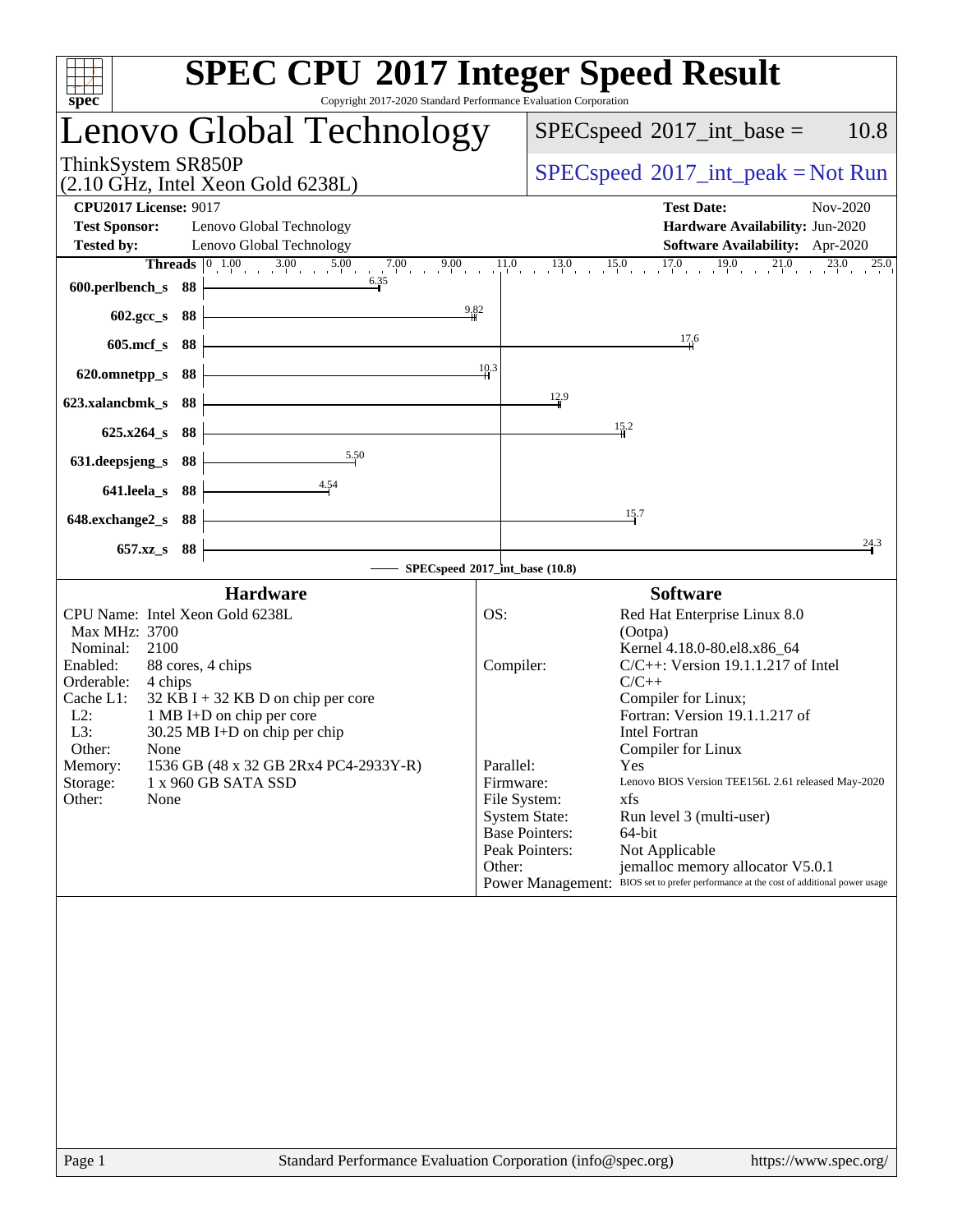

### Lenovo Global Technology

(2.10 GHz, Intel Xeon Gold 6238L)

ThinkSystem SR850P<br>  $\begin{array}{c}\n\text{SPEC speed} \text{°2017\_int\_peak} = \text{Not Run} \\
\text{SPEC speed} \text{°2017\_int\_peak} = \text{Not Run} \\
\end{array}$  $SPEC speed^{\circ}2017\_int\_base = 10.8$ 

**[Test Sponsor:](http://www.spec.org/auto/cpu2017/Docs/result-fields.html#TestSponsor)** Lenovo Global Technology **[Hardware Availability:](http://www.spec.org/auto/cpu2017/Docs/result-fields.html#HardwareAvailability)** Jun-2020

**[CPU2017 License:](http://www.spec.org/auto/cpu2017/Docs/result-fields.html#CPU2017License)** 9017 **[Test Date:](http://www.spec.org/auto/cpu2017/Docs/result-fields.html#TestDate)** Nov-2020 **[Tested by:](http://www.spec.org/auto/cpu2017/Docs/result-fields.html#Testedby)** Lenovo Global Technology **[Software Availability:](http://www.spec.org/auto/cpu2017/Docs/result-fields.html#SoftwareAvailability)** Apr-2020

#### **[Results Table](http://www.spec.org/auto/cpu2017/Docs/result-fields.html#ResultsTable)**

|                                               | <b>Base</b>    |                |       |                |       | <b>Peak</b>    |                    |                |                |              |                |              |                |              |
|-----------------------------------------------|----------------|----------------|-------|----------------|-------|----------------|--------------------|----------------|----------------|--------------|----------------|--------------|----------------|--------------|
| <b>Benchmark</b>                              | <b>Threads</b> | <b>Seconds</b> | Ratio | <b>Seconds</b> | Ratio | <b>Seconds</b> | Ratio              | <b>Threads</b> | <b>Seconds</b> | <b>Ratio</b> | <b>Seconds</b> | <b>Ratio</b> | <b>Seconds</b> | <b>Ratio</b> |
| $600.$ perlbench $\mathsf{S}$                 | 88             | 278            | 6.39  | 279            | 6.35  | 280            | 6.35               |                |                |              |                |              |                |              |
| $602.\text{gcc}\_\text{s}$                    | 88             | 405            | 9.82  | 403            | 9.89  | 409            | 9.74               |                |                |              |                |              |                |              |
| $605$ .mcf s                                  | 88             | 266            | 17.8  | 268            | 17.6  | 268            | 17.6               |                |                |              |                |              |                |              |
| 620.omnetpp_s                                 | 88             | 160            | 10.2  | 158            | 10.3  | 157            | 10.4               |                |                |              |                |              |                |              |
| 623.xalancbmk s                               | 88             | 110            | 12.9  | 110            | 12.9  | 110            | 12.9               |                |                |              |                |              |                |              |
| 625.x264 s                                    | 88             | 116            | 15.2  | 116            | 15.2  | 116            | 15.3               |                |                |              |                |              |                |              |
| 631.deepsjeng_s                               | 88             | 260            | 5.50  | 261            | 5.50  | 261            | 5.49               |                |                |              |                |              |                |              |
| 641.leela s                                   | 88             | 376            | 4.54  | 376            | 4.54  | 376            | 4.53               |                |                |              |                |              |                |              |
| 648.exchange2_s                               | 88             | 188            | 15.7  | 188            | 15.7  | 188            | 15.6               |                |                |              |                |              |                |              |
| $657.xz$ s                                    | 88             | 255            | 24.3  | 255            | 24.2  | 255            | $\vert 24.3 \vert$ |                |                |              |                |              |                |              |
| $SPEC speed^{\circ}2017\_int\_base =$<br>10.8 |                |                |       |                |       |                |                    |                |                |              |                |              |                |              |

**[SPECspeed](http://www.spec.org/auto/cpu2017/Docs/result-fields.html#SPECspeed2017intpeak)[2017\\_int\\_peak =](http://www.spec.org/auto/cpu2017/Docs/result-fields.html#SPECspeed2017intpeak) Not Run**

Results appear in the [order in which they were run.](http://www.spec.org/auto/cpu2017/Docs/result-fields.html#RunOrder) Bold underlined text [indicates a median measurement.](http://www.spec.org/auto/cpu2017/Docs/result-fields.html#Median)

#### **[Compiler Notes](http://www.spec.org/auto/cpu2017/Docs/result-fields.html#CompilerNotes)**

The inconsistent Compiler version information under Compiler Version section is due to a discrepancy in Intel Compiler. The correct version of C/C++ compiler is: Version 19.1.1.217 Build 20200306 Compiler for Linux The correct version of Fortran compiler is: Version 19.1.1.217 Build 20200306 Compiler for Linux

#### **[Operating System Notes](http://www.spec.org/auto/cpu2017/Docs/result-fields.html#OperatingSystemNotes)**

Stack size set to unlimited using "ulimit -s unlimited"

#### **[Environment Variables Notes](http://www.spec.org/auto/cpu2017/Docs/result-fields.html#EnvironmentVariablesNotes)**

```
Environment variables set by runcpu before the start of the run:
KMP_AFFINITY = "granularity=fine,scatter"
LD_LIBRARY_PATH =
      "/home/cpu2017-1.1.0-ic19.1.1/lib/intel64:/home/cpu2017-1.1.0-ic19.1.1/j
      e5.0.1-64"
MALLOC_CONF = "retain:true"
OMP_STACKSIZE = "192M"
```
#### **[General Notes](http://www.spec.org/auto/cpu2017/Docs/result-fields.html#GeneralNotes)**

 Binaries compiled on a system with 1x Intel Core i9-7980XE CPU + 64GB RAM memory using Redhat Enterprise Linux 8.0 Transparent Huge Pages enabled by default Prior to runcpu invocation Filesystem page cache synced and cleared with:

**(Continued on next page)**

Page 2 Standard Performance Evaluation Corporation [\(info@spec.org\)](mailto:info@spec.org) <https://www.spec.org/>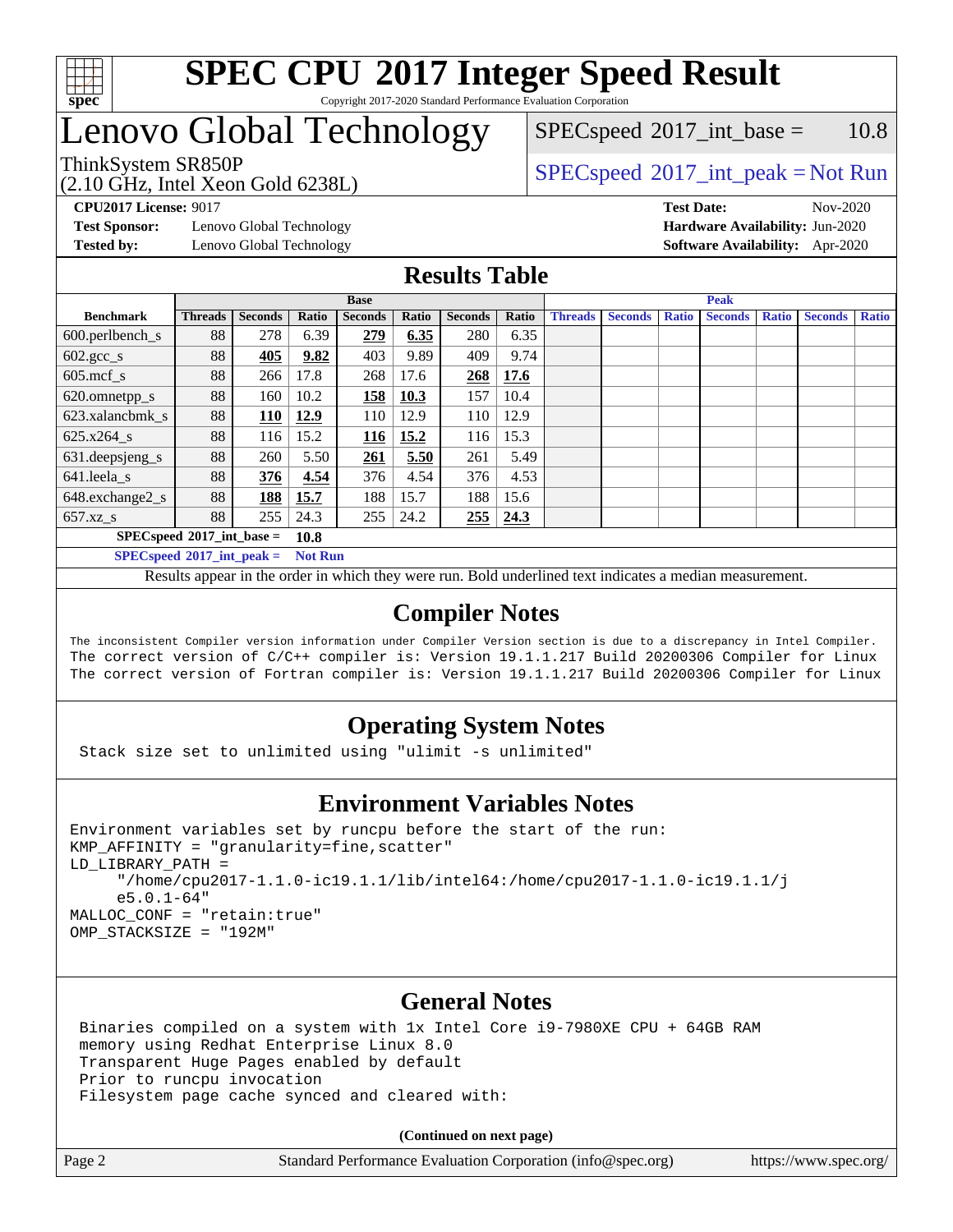

# **[SPEC CPU](http://www.spec.org/auto/cpu2017/Docs/result-fields.html#SPECCPU2017IntegerSpeedResult)[2017 Integer Speed Result](http://www.spec.org/auto/cpu2017/Docs/result-fields.html#SPECCPU2017IntegerSpeedResult)**

Copyright 2017-2020 Standard Performance Evaluation Corporation

### Lenovo Global Technology

 $SPEC speed^{\circ}2017\_int\_base = 10.8$ 

(2.10 GHz, Intel Xeon Gold 6238L)

ThinkSystem SR850P<br>  $\begin{array}{c}\n\text{SPEC speed} \text{?}2017\_int\_peak = Not Run\n\end{array}$ 

**[Test Sponsor:](http://www.spec.org/auto/cpu2017/Docs/result-fields.html#TestSponsor)** Lenovo Global Technology **[Hardware Availability:](http://www.spec.org/auto/cpu2017/Docs/result-fields.html#HardwareAvailability)** Jun-2020 **[Tested by:](http://www.spec.org/auto/cpu2017/Docs/result-fields.html#Testedby)** Lenovo Global Technology **[Software Availability:](http://www.spec.org/auto/cpu2017/Docs/result-fields.html#SoftwareAvailability)** Apr-2020

**[CPU2017 License:](http://www.spec.org/auto/cpu2017/Docs/result-fields.html#CPU2017License)** 9017 **[Test Date:](http://www.spec.org/auto/cpu2017/Docs/result-fields.html#TestDate)** Nov-2020

#### **[General Notes \(Continued\)](http://www.spec.org/auto/cpu2017/Docs/result-fields.html#GeneralNotes)**

Page 3 Standard Performance Evaluation Corporation [\(info@spec.org\)](mailto:info@spec.org) <https://www.spec.org/> sync; echo 3> /proc/sys/vm/drop\_caches NA: The test sponsor attests, as of date of publication, that CVE-2017-5754 (Meltdown) is mitigated in the system as tested and documented. Yes: The test sponsor attests, as of date of publication, that CVE-2017-5753 (Spectre variant 1) is mitigated in the system as tested and documented. Yes: The test sponsor attests, as of date of publication, that CVE-2017-5715 (Spectre variant 2) is mitigated in the system as tested and documented. jemalloc, a general purpose malloc implementation built with the RedHat Enterprise 7.5, and the system compiler gcc 4.8.5 sources available from jemalloc.net or<https://github.com/jemalloc/jemalloc/releases> **[Platform Notes](http://www.spec.org/auto/cpu2017/Docs/result-fields.html#PlatformNotes)** BIOS configuration: Choose Operating Mode set to Maximum Performance and then set it to Custom Mode MONITOR/MWAIT set to Enable Hyper-Threading set to Disable DCU Streamer Prefetcher set to Disable Patrol Scrub set to Disable LLC dead line alloc set to Disable Sysinfo program /home/cpu2017-1.1.0-ic19.1.1/bin/sysinfo Rev: r6365 of 2019-08-21 295195f888a3d7edb1e6e46a485a0011 running on localhost.localdomain Tue Nov 10 21:21:37 2020 SUT (System Under Test) info as seen by some common utilities. For more information on this section, see <https://www.spec.org/cpu2017/Docs/config.html#sysinfo> From /proc/cpuinfo model name : Intel(R) Xeon(R) Gold 6238L CPU @ 2.10GHz 4 "physical id"s (chips) 88 "processors" cores, siblings (Caution: counting these is hw and system dependent. The following excerpts from /proc/cpuinfo might not be reliable. Use with caution.) cpu cores : 22 siblings : 22 physical 0: cores 0 1 2 3 4 5 8 9 10 11 12 16 17 18 19 20 21 24 25 26 27 28 physical 1: cores 0 1 2 3 4 5 8 9 10 11 12 16 17 18 19 20 21 24 25 26 27 28 physical 2: cores 0 1 2 3 4 5 8 9 10 11 12 16 17 18 19 20 21 24 25 26 27 28 physical 3: cores 0 1 2 3 4 5 8 9 10 11 12 16 17 18 19 20 21 24 25 26 27 28 From lscpu: Architecture: x86\_64 CPU op-mode(s): 32-bit, 64-bit Byte Order: Little Endian **(Continued on next page)**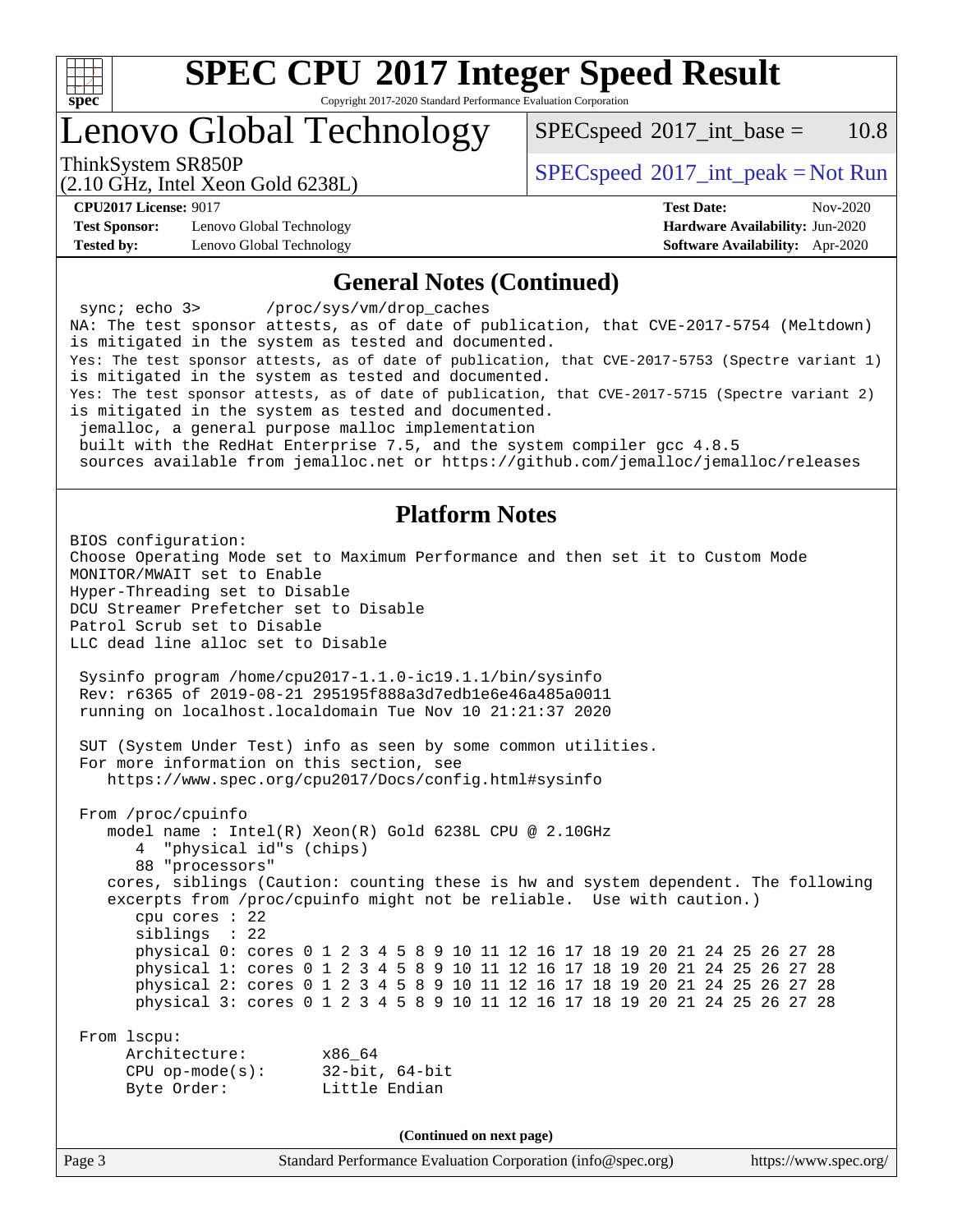

Lenovo Global Technology

 $SPECspeed^{\circledcirc}2017\_int\_base = 10.8$  $SPECspeed^{\circledcirc}2017\_int\_base = 10.8$ 

(2.10 GHz, Intel Xeon Gold 6238L)

ThinkSystem SR850P<br>  $(2.10 \text{ GHz, Intel Yoon Gold } 62381)$  [SPECspeed](http://www.spec.org/auto/cpu2017/Docs/result-fields.html#SPECspeed2017intpeak)<sup>®</sup>[2017\\_int\\_peak = N](http://www.spec.org/auto/cpu2017/Docs/result-fields.html#SPECspeed2017intpeak)ot Run

**[Test Sponsor:](http://www.spec.org/auto/cpu2017/Docs/result-fields.html#TestSponsor)** Lenovo Global Technology **[Hardware Availability:](http://www.spec.org/auto/cpu2017/Docs/result-fields.html#HardwareAvailability)** Jun-2020 **[Tested by:](http://www.spec.org/auto/cpu2017/Docs/result-fields.html#Testedby)** Lenovo Global Technology **[Software Availability:](http://www.spec.org/auto/cpu2017/Docs/result-fields.html#SoftwareAvailability)** Apr-2020

 $CPU(s):$  88

**[CPU2017 License:](http://www.spec.org/auto/cpu2017/Docs/result-fields.html#CPU2017License)** 9017 **[Test Date:](http://www.spec.org/auto/cpu2017/Docs/result-fields.html#TestDate)** Nov-2020

#### **[Platform Notes \(Continued\)](http://www.spec.org/auto/cpu2017/Docs/result-fields.html#PlatformNotes)**

| On-line CPU(s) list: 0-87                                                                      |                                                                                                                                                                                                                                                                                                                                                                                                                                                                                                                                                                                                                                                                                                                                                                                                                                                                 |
|------------------------------------------------------------------------------------------------|-----------------------------------------------------------------------------------------------------------------------------------------------------------------------------------------------------------------------------------------------------------------------------------------------------------------------------------------------------------------------------------------------------------------------------------------------------------------------------------------------------------------------------------------------------------------------------------------------------------------------------------------------------------------------------------------------------------------------------------------------------------------------------------------------------------------------------------------------------------------|
| Thread( $s$ ) per core:                                                                        | $\mathbf{1}$                                                                                                                                                                                                                                                                                                                                                                                                                                                                                                                                                                                                                                                                                                                                                                                                                                                    |
| $Core(s)$ per socket:                                                                          | 22                                                                                                                                                                                                                                                                                                                                                                                                                                                                                                                                                                                                                                                                                                                                                                                                                                                              |
| Socket(s):                                                                                     | 4                                                                                                                                                                                                                                                                                                                                                                                                                                                                                                                                                                                                                                                                                                                                                                                                                                                               |
| NUMA $node(s)$ :                                                                               | 4                                                                                                                                                                                                                                                                                                                                                                                                                                                                                                                                                                                                                                                                                                                                                                                                                                                               |
| Vendor ID:                                                                                     | GenuineIntel                                                                                                                                                                                                                                                                                                                                                                                                                                                                                                                                                                                                                                                                                                                                                                                                                                                    |
| CPU family:                                                                                    | 6                                                                                                                                                                                                                                                                                                                                                                                                                                                                                                                                                                                                                                                                                                                                                                                                                                                               |
| Model:                                                                                         | 85                                                                                                                                                                                                                                                                                                                                                                                                                                                                                                                                                                                                                                                                                                                                                                                                                                                              |
| Model name:                                                                                    | $Intel(R)$ Xeon $(R)$ Gold 6238L CPU @ 2.10GHz                                                                                                                                                                                                                                                                                                                                                                                                                                                                                                                                                                                                                                                                                                                                                                                                                  |
| Stepping:                                                                                      | 7                                                                                                                                                                                                                                                                                                                                                                                                                                                                                                                                                                                                                                                                                                                                                                                                                                                               |
| CPU MHz:                                                                                       | 1917.965                                                                                                                                                                                                                                                                                                                                                                                                                                                                                                                                                                                                                                                                                                                                                                                                                                                        |
| $CPU$ max $MHz$ :                                                                              | 3700.0000                                                                                                                                                                                                                                                                                                                                                                                                                                                                                                                                                                                                                                                                                                                                                                                                                                                       |
| CPU min MHz:                                                                                   | 1000.0000                                                                                                                                                                                                                                                                                                                                                                                                                                                                                                                                                                                                                                                                                                                                                                                                                                                       |
| BogoMIPS:                                                                                      | 4200.00                                                                                                                                                                                                                                                                                                                                                                                                                                                                                                                                                                                                                                                                                                                                                                                                                                                         |
| Virtualization:                                                                                | $VT - x$                                                                                                                                                                                                                                                                                                                                                                                                                                                                                                                                                                                                                                                                                                                                                                                                                                                        |
| L1d cache:                                                                                     | 32K                                                                                                                                                                                                                                                                                                                                                                                                                                                                                                                                                                                                                                                                                                                                                                                                                                                             |
| Lli cache:                                                                                     | 32K                                                                                                                                                                                                                                                                                                                                                                                                                                                                                                                                                                                                                                                                                                                                                                                                                                                             |
| L2 cache:                                                                                      | 1024K                                                                                                                                                                                                                                                                                                                                                                                                                                                                                                                                                                                                                                                                                                                                                                                                                                                           |
| L3 cache:                                                                                      | 30976K                                                                                                                                                                                                                                                                                                                                                                                                                                                                                                                                                                                                                                                                                                                                                                                                                                                          |
| NUMA $node0$ $CPU(s):$                                                                         | $0 - 21$                                                                                                                                                                                                                                                                                                                                                                                                                                                                                                                                                                                                                                                                                                                                                                                                                                                        |
| NUMA $node1$ $CPU(s):$                                                                         | $22 - 43$                                                                                                                                                                                                                                                                                                                                                                                                                                                                                                                                                                                                                                                                                                                                                                                                                                                       |
| NUMA $node2$ $CPU(s):$                                                                         | $44 - 65$                                                                                                                                                                                                                                                                                                                                                                                                                                                                                                                                                                                                                                                                                                                                                                                                                                                       |
| NUMA $node3$ $CPU(s)$ :                                                                        | $66 - 87$                                                                                                                                                                                                                                                                                                                                                                                                                                                                                                                                                                                                                                                                                                                                                                                                                                                       |
| Flaqs:                                                                                         | fpu vme de pse tsc msr pae mce cx8 apic sep mtrr pge mca cmov                                                                                                                                                                                                                                                                                                                                                                                                                                                                                                                                                                                                                                                                                                                                                                                                   |
| arch_capabilities                                                                              | pat pse36 clflush dts acpi mmx fxsr sse sse2 ss ht tm pbe syscall nx pdpelgb rdtscp<br>lm constant_tsc art arch_perfmon pebs bts rep_good nopl xtopology nonstop_tsc cpuid<br>aperfmperf pni pclmulqdq dtes64 monitor ds_cpl vmx smx est tm2 ssse3 sdbg fma cx16<br>xtpr pdcm pcid dca sse4_1 sse4_2 x2apic movbe popcnt tsc_deadline_timer aes xsave<br>avx f16c rdrand lahf_lm abm 3dnowprefetch cpuid_fault epb cat_13 cdp_13<br>invpcid_single intel_ppin ssbd mba ibrs ibpb stibp ibrs_enhanced tpr_shadow vnmi<br>flexpriority ept vpid fsgsbase tsc_adjust bmil hle avx2 smep bmi2 erms invpcid rtm<br>cqm mpx rdt_a avx512f avx512dq rdseed adx smap clflushopt clwb intel_pt avx512cd<br>avx512bw avx512vl xsaveopt xsavec xgetbvl xsaves cqm_llc cqm_occup_llc cqm_mbm_total<br>cqm_mbm_local dtherm ida arat pln pts pku ospke avx512_vnni flush_l1d |
| /proc/cpuinfo cache data<br>cache size: 30976 KB                                               |                                                                                                                                                                                                                                                                                                                                                                                                                                                                                                                                                                                                                                                                                                                                                                                                                                                                 |
| physical chip.<br>available: 4 nodes (0-3)<br>node 0 size: 386683 MB<br>node 0 free: 386282 MB | From numactl --hardware WARNING: a numactl 'node' might or might not correspond to a<br>node 0 cpus: 0 1 2 3 4 5 6 7 8 9 10 11 12 13 14 15 16 17 18 19 20 21                                                                                                                                                                                                                                                                                                                                                                                                                                                                                                                                                                                                                                                                                                    |
|                                                                                                | node 1 cpus: 22 23 24 25 26 27 28 29 30 31 32 33 34 35 36 37 38 39 40 41 42 43                                                                                                                                                                                                                                                                                                                                                                                                                                                                                                                                                                                                                                                                                                                                                                                  |

**(Continued on next page)**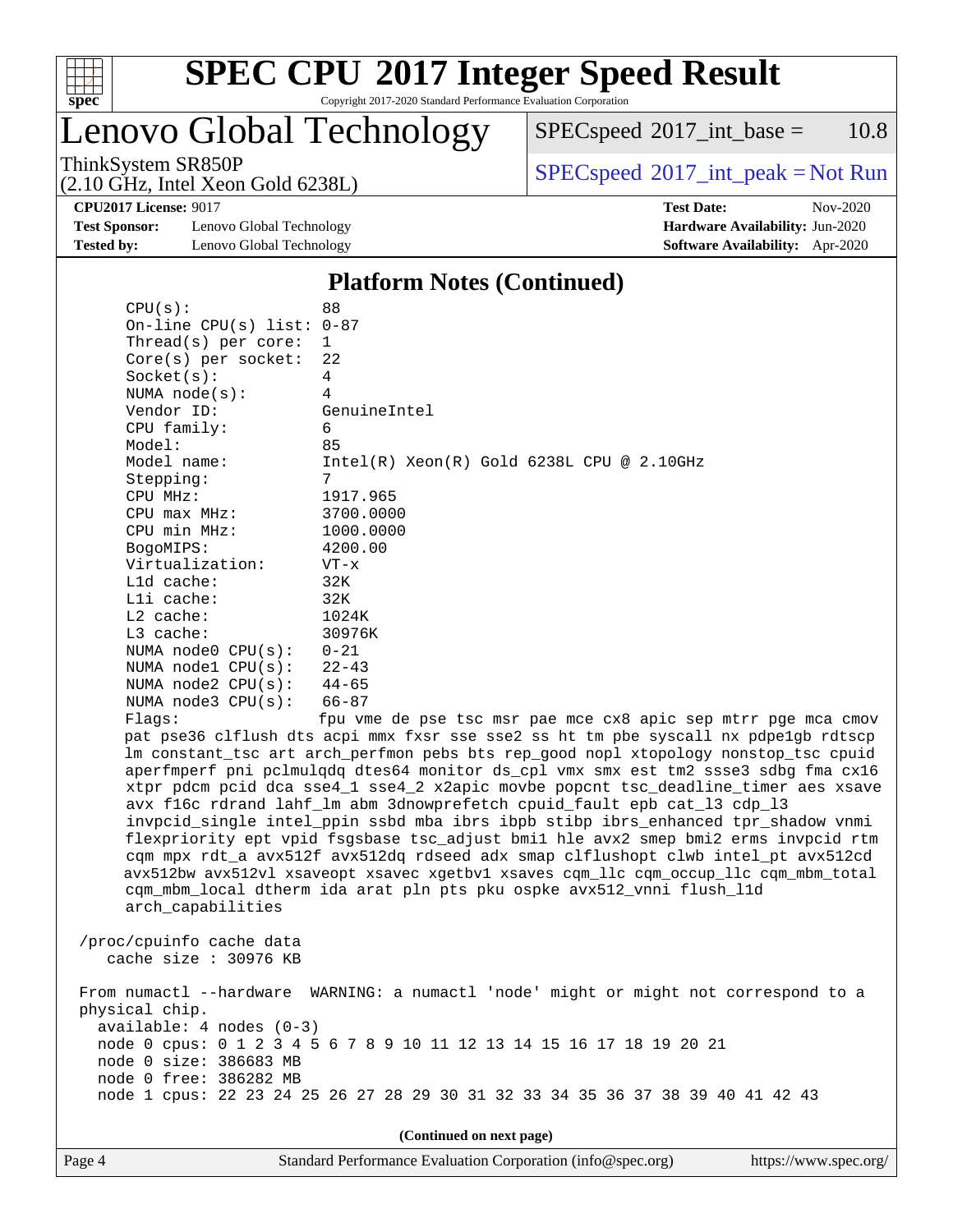

# **[SPEC CPU](http://www.spec.org/auto/cpu2017/Docs/result-fields.html#SPECCPU2017IntegerSpeedResult)[2017 Integer Speed Result](http://www.spec.org/auto/cpu2017/Docs/result-fields.html#SPECCPU2017IntegerSpeedResult)**

Copyright 2017-2020 Standard Performance Evaluation Corporation

### Lenovo Global Technology

 $SPECspeed^{\circ}2017\_int\_base = 10.8$  $SPECspeed^{\circ}2017\_int\_base = 10.8$ 

ThinkSystem SR850P<br>  $SPEC speed^{\circ}2017\_int\_peak = Not Run$ 

**[Test Sponsor:](http://www.spec.org/auto/cpu2017/Docs/result-fields.html#TestSponsor)** Lenovo Global Technology **[Hardware Availability:](http://www.spec.org/auto/cpu2017/Docs/result-fields.html#HardwareAvailability)** Jun-2020 **[Tested by:](http://www.spec.org/auto/cpu2017/Docs/result-fields.html#Testedby)** Lenovo Global Technology **[Software Availability:](http://www.spec.org/auto/cpu2017/Docs/result-fields.html#SoftwareAvailability)** Apr-2020

(2.10 GHz, Intel Xeon Gold 6238L)

**[CPU2017 License:](http://www.spec.org/auto/cpu2017/Docs/result-fields.html#CPU2017License)** 9017 **[Test Date:](http://www.spec.org/auto/cpu2017/Docs/result-fields.html#TestDate)** Nov-2020

#### **[Platform Notes \(Continued\)](http://www.spec.org/auto/cpu2017/Docs/result-fields.html#PlatformNotes)**

 node 1 size: 387042 MB node 1 free: 386767 MB node 2 cpus: 44 45 46 47 48 49 50 51 52 53 54 55 56 57 58 59 60 61 62 63 64 65 node 2 size: 387067 MB node 2 free: 385800 MB node 3 cpus: 66 67 68 69 70 71 72 73 74 75 76 77 78 79 80 81 82 83 84 85 86 87 node 3 size: 387066 MB node 3 free: 386708 MB node distances: node 0 1 2 3 0: 10 21 21 21 1: 21 10 21 21 2: 21 21 10 21 3: 21 21 21 10 From /proc/meminfo MemTotal: 1585009148 kB HugePages\_Total: 0 Hugepagesize: 2048 kB From /etc/\*release\* /etc/\*version\* os-release: NAME="Red Hat Enterprise Linux" VERSION="8.0 (Ootpa)" ID="rhel" ID\_LIKE="fedora" VERSION\_ID="8.0" PLATFORM\_ID="platform:el8" PRETTY\_NAME="Red Hat Enterprise Linux 8.0 (Ootpa)" ANSI\_COLOR="0;31" redhat-release: Red Hat Enterprise Linux release 8.0 (Ootpa) system-release: Red Hat Enterprise Linux release 8.0 (Ootpa) system-release-cpe: cpe:/o:redhat:enterprise\_linux:8.0:ga uname -a: Linux localhost.localdomain 4.18.0-80.el8.x86\_64 #1 SMP Wed Mar 13 12:02:46 UTC 2019 x86\_64 x86\_64 x86\_64 GNU/Linux Kernel self-reported vulnerability status: CVE-2018-3620 (L1 Terminal Fault): Not affected Microarchitectural Data Sampling: No status reported CVE-2017-5754 (Meltdown): Not affected CVE-2018-3639 (Speculative Store Bypass): Mitigation: Speculative Store Bypass disabled via prctl and seccomp CVE-2017-5753 (Spectre variant 1): Mitigation: \_\_user pointer sanitization CVE-2017-5715 (Spectre variant 2): Mitigation: Enhanced IBRS, IBPB: conditional,

**(Continued on next page)**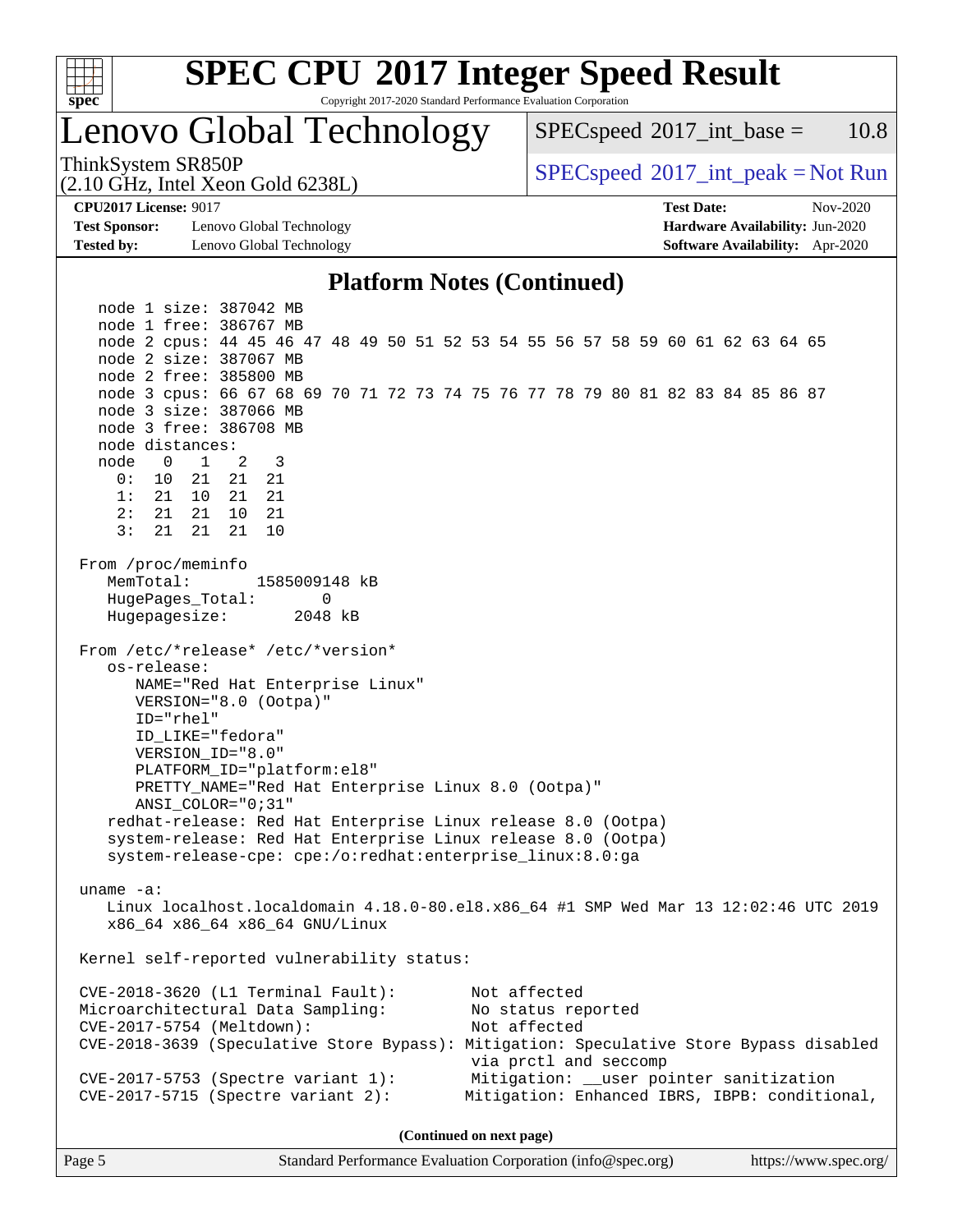

# **[SPEC CPU](http://www.spec.org/auto/cpu2017/Docs/result-fields.html#SPECCPU2017IntegerSpeedResult)[2017 Integer Speed Result](http://www.spec.org/auto/cpu2017/Docs/result-fields.html#SPECCPU2017IntegerSpeedResult)**

Copyright 2017-2020 Standard Performance Evaluation Corporation

### Lenovo Global Technology

 $SPECspeed^{\circ}2017\_int\_base = 10.8$  $SPECspeed^{\circ}2017\_int\_base = 10.8$ 

(2.10 GHz, Intel Xeon Gold 6238L)

ThinkSystem SR850P<br>  $\begin{array}{c}\n\text{SPEC speed} \text{?}2017\_int\_peak = Not Run\n\end{array}$ 

**[Test Sponsor:](http://www.spec.org/auto/cpu2017/Docs/result-fields.html#TestSponsor)** Lenovo Global Technology **[Hardware Availability:](http://www.spec.org/auto/cpu2017/Docs/result-fields.html#HardwareAvailability)** Jun-2020 **[Tested by:](http://www.spec.org/auto/cpu2017/Docs/result-fields.html#Testedby)** Lenovo Global Technology **[Software Availability:](http://www.spec.org/auto/cpu2017/Docs/result-fields.html#SoftwareAvailability)** Apr-2020

**[CPU2017 License:](http://www.spec.org/auto/cpu2017/Docs/result-fields.html#CPU2017License)** 9017 **[Test Date:](http://www.spec.org/auto/cpu2017/Docs/result-fields.html#TestDate)** Nov-2020

#### **[Platform Notes \(Continued\)](http://www.spec.org/auto/cpu2017/Docs/result-fields.html#PlatformNotes)**

RSB filling

run-level 3 Nov 10 21:19

 SPEC is set to: /home/cpu2017-1.1.0-ic19.1.1 Filesystem Type Size Used Avail Use% Mounted on /dev/sda4 xfs 839G 22G 817G 3% /home

 From /sys/devices/virtual/dmi/id BIOS: Lenovo -[TEE156L-2.61]- 05/20/2020 Vendor: Lenovo Product: ThinkSystem SR850P -[7D2HCTO1WW]- Product Family: ThinkSystem Serial: 1234567890

 Additional information from dmidecode follows. WARNING: Use caution when you interpret this section. The 'dmidecode' program reads system data which is "intended to allow hardware to be accurately determined", but the intent may not be met, as there are frequent changes to hardware, firmware, and the "DMTF SMBIOS" standard. Memory:

48x Samsung M393A4K40CB2-CVF 32 GB 2 rank 2933

(End of data from sysinfo program)

#### **[Compiler Version Notes](http://www.spec.org/auto/cpu2017/Docs/result-fields.html#CompilerVersionNotes)**

| Page 6 | Standard Performance Evaluation Corporation (info@spec.org)                                                                                                                 | https://www.spec.org/ |
|--------|-----------------------------------------------------------------------------------------------------------------------------------------------------------------------------|-----------------------|
|        | (Continued on next page)                                                                                                                                                    |                       |
|        | Fortran   $648$ . exchange2 $s(base)$                                                                                                                                       |                       |
|        | Intel(R) C++ Compiler for applications running on Intel(R) 64, Version 2021.1<br>NextGen Build 20200304<br>Copyright (C) 1985-2020 Intel Corporation. All rights reserved.  |                       |
| $C++$  | $620$ .omnetpp $s(base)$ 623.xalancbmk $s(base)$ 631.deepsjeng $s(base)$<br>641.leela s(base)                                                                               |                       |
|        | Intel(R) C Compiler for applications running on $Intel(R) 64$ , Version 2021.1<br>NextGen Build 20200304<br>Copyright (C) 1985-2020 Intel Corporation. All rights reserved. |                       |
| C      | $600. perlbench_s(base) 602. gcc_s(base) 605. mcf_s(base)$<br>$625.x264_s(base) 657.xz_s(base)$                                                                             |                       |
|        |                                                                                                                                                                             |                       |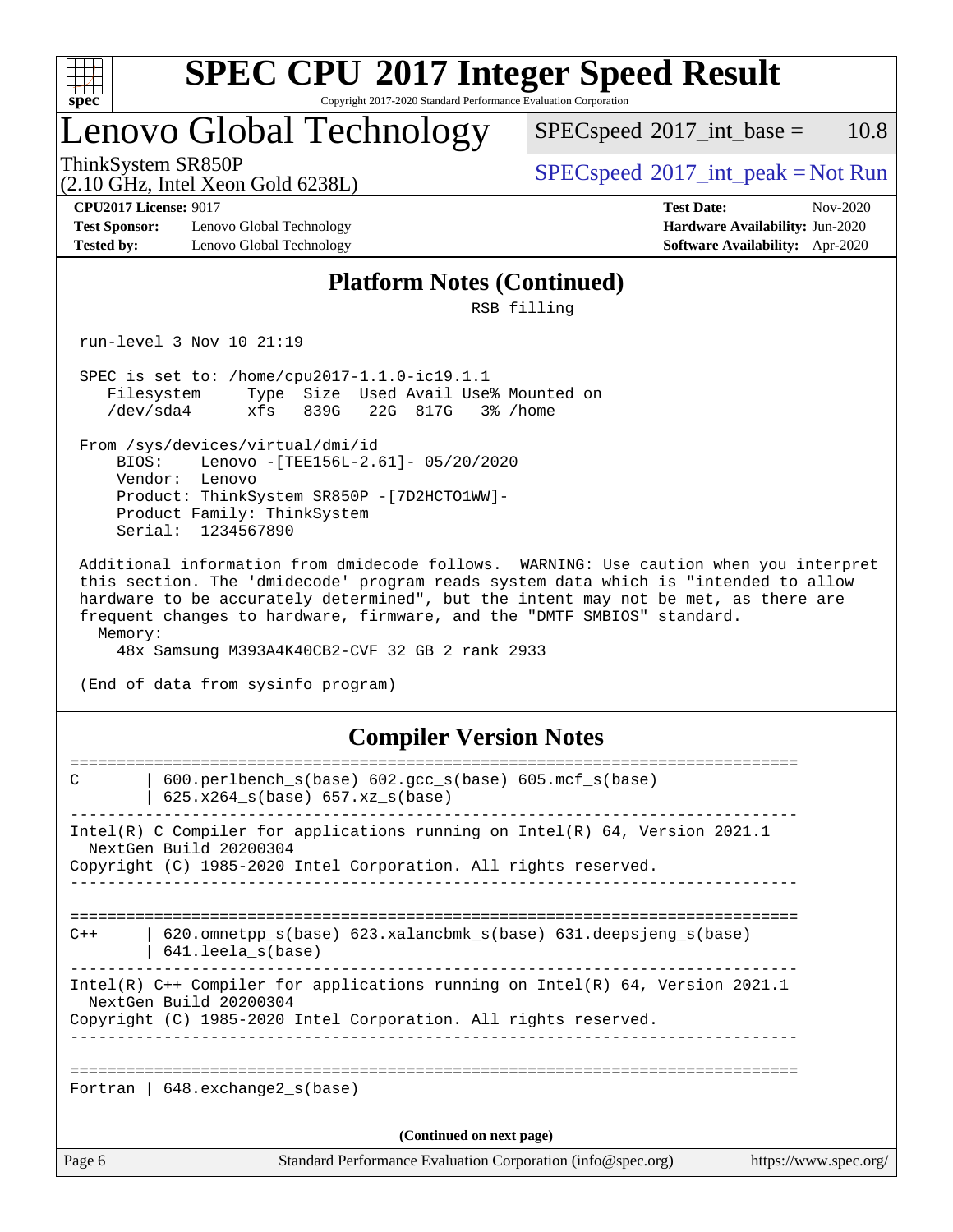

### Lenovo Global Technology

 $SPEC speed^{\circ}2017\_int\_base = 10.8$ 

ThinkSystem SR850P<br>  $\begin{array}{c}\n\text{SPEC speed} \text{?}2017\_int\_peak = Not Run\n\end{array}$ 

(2.10 GHz, Intel Xeon Gold 6238L)

**[Test Sponsor:](http://www.spec.org/auto/cpu2017/Docs/result-fields.html#TestSponsor)** Lenovo Global Technology **[Hardware Availability:](http://www.spec.org/auto/cpu2017/Docs/result-fields.html#HardwareAvailability)** Jun-2020 **[Tested by:](http://www.spec.org/auto/cpu2017/Docs/result-fields.html#Testedby)** Lenovo Global Technology **[Software Availability:](http://www.spec.org/auto/cpu2017/Docs/result-fields.html#SoftwareAvailability)** Apr-2020

**[CPU2017 License:](http://www.spec.org/auto/cpu2017/Docs/result-fields.html#CPU2017License)** 9017 **[Test Date:](http://www.spec.org/auto/cpu2017/Docs/result-fields.html#TestDate)** Nov-2020

### **[Compiler Version Notes \(Continued\)](http://www.spec.org/auto/cpu2017/Docs/result-fields.html#CompilerVersionNotes)**

------------------------------------------------------------------------------ Intel(R) Fortran Intel(R) 64 Compiler for applications running on Intel(R) 64, Version 19.1.1.217 Build 20200306 Copyright (C) 1985-2020 Intel Corporation. All rights reserved. ------------------------------------------------------------------------------

**[Base Compiler Invocation](http://www.spec.org/auto/cpu2017/Docs/result-fields.html#BaseCompilerInvocation)**

[C benchmarks](http://www.spec.org/auto/cpu2017/Docs/result-fields.html#Cbenchmarks):  $i$ cc

[C++ benchmarks:](http://www.spec.org/auto/cpu2017/Docs/result-fields.html#CXXbenchmarks) [icpc](http://www.spec.org/cpu2017/results/res2020q4/cpu2017-20201123-24455.flags.html#user_CXXbase_intel_icpc_c510b6838c7f56d33e37e94d029a35b4a7bccf4766a728ee175e80a419847e808290a9b78be685c44ab727ea267ec2f070ec5dc83b407c0218cded6866a35d07)

[Fortran benchmarks](http://www.spec.org/auto/cpu2017/Docs/result-fields.html#Fortranbenchmarks): [ifort](http://www.spec.org/cpu2017/results/res2020q4/cpu2017-20201123-24455.flags.html#user_FCbase_intel_ifort_8111460550e3ca792625aed983ce982f94888b8b503583aa7ba2b8303487b4d8a21a13e7191a45c5fd58ff318f48f9492884d4413fa793fd88dd292cad7027ca)

### **[Base Portability Flags](http://www.spec.org/auto/cpu2017/Docs/result-fields.html#BasePortabilityFlags)**

 600.perlbench\_s: [-DSPEC\\_LP64](http://www.spec.org/cpu2017/results/res2020q4/cpu2017-20201123-24455.flags.html#b600.perlbench_s_basePORTABILITY_DSPEC_LP64) [-DSPEC\\_LINUX\\_X64](http://www.spec.org/cpu2017/results/res2020q4/cpu2017-20201123-24455.flags.html#b600.perlbench_s_baseCPORTABILITY_DSPEC_LINUX_X64) 602.gcc\_s: [-DSPEC\\_LP64](http://www.spec.org/cpu2017/results/res2020q4/cpu2017-20201123-24455.flags.html#suite_basePORTABILITY602_gcc_s_DSPEC_LP64) 605.mcf\_s: [-DSPEC\\_LP64](http://www.spec.org/cpu2017/results/res2020q4/cpu2017-20201123-24455.flags.html#suite_basePORTABILITY605_mcf_s_DSPEC_LP64) 620.omnetpp\_s: [-DSPEC\\_LP64](http://www.spec.org/cpu2017/results/res2020q4/cpu2017-20201123-24455.flags.html#suite_basePORTABILITY620_omnetpp_s_DSPEC_LP64) 623.xalancbmk\_s: [-DSPEC\\_LP64](http://www.spec.org/cpu2017/results/res2020q4/cpu2017-20201123-24455.flags.html#suite_basePORTABILITY623_xalancbmk_s_DSPEC_LP64) [-DSPEC\\_LINUX](http://www.spec.org/cpu2017/results/res2020q4/cpu2017-20201123-24455.flags.html#b623.xalancbmk_s_baseCXXPORTABILITY_DSPEC_LINUX) 625.x264\_s: [-DSPEC\\_LP64](http://www.spec.org/cpu2017/results/res2020q4/cpu2017-20201123-24455.flags.html#suite_basePORTABILITY625_x264_s_DSPEC_LP64) 631.deepsjeng\_s: [-DSPEC\\_LP64](http://www.spec.org/cpu2017/results/res2020q4/cpu2017-20201123-24455.flags.html#suite_basePORTABILITY631_deepsjeng_s_DSPEC_LP64) 641.leela\_s: [-DSPEC\\_LP64](http://www.spec.org/cpu2017/results/res2020q4/cpu2017-20201123-24455.flags.html#suite_basePORTABILITY641_leela_s_DSPEC_LP64) 648.exchange2\_s: [-DSPEC\\_LP64](http://www.spec.org/cpu2017/results/res2020q4/cpu2017-20201123-24455.flags.html#suite_basePORTABILITY648_exchange2_s_DSPEC_LP64) 657.xz\_s: [-DSPEC\\_LP64](http://www.spec.org/cpu2017/results/res2020q4/cpu2017-20201123-24455.flags.html#suite_basePORTABILITY657_xz_s_DSPEC_LP64)

### **[Base Optimization Flags](http://www.spec.org/auto/cpu2017/Docs/result-fields.html#BaseOptimizationFlags)**

[C benchmarks](http://www.spec.org/auto/cpu2017/Docs/result-fields.html#Cbenchmarks):

[-m64](http://www.spec.org/cpu2017/results/res2020q4/cpu2017-20201123-24455.flags.html#user_CCbase_m64-icc) [-qnextgen](http://www.spec.org/cpu2017/results/res2020q4/cpu2017-20201123-24455.flags.html#user_CCbase_f-qnextgen) [-std=c11](http://www.spec.org/cpu2017/results/res2020q4/cpu2017-20201123-24455.flags.html#user_CCbase_std-icc-std_0e1c27790398a4642dfca32ffe6c27b5796f9c2d2676156f2e42c9c44eaad0c049b1cdb667a270c34d979996257aeb8fc440bfb01818dbc9357bd9d174cb8524) [-Wl,-plugin-opt=-x86-branches-within-32B-boundaries](http://www.spec.org/cpu2017/results/res2020q4/cpu2017-20201123-24455.flags.html#user_CCbase_f-x86-branches-within-32B-boundaries_0098b4e4317ae60947b7b728078a624952a08ac37a3c797dfb4ffeb399e0c61a9dd0f2f44ce917e9361fb9076ccb15e7824594512dd315205382d84209e912f3) [-Wl,-z,muldefs](http://www.spec.org/cpu2017/results/res2020q4/cpu2017-20201123-24455.flags.html#user_CCbase_link_force_multiple1_b4cbdb97b34bdee9ceefcfe54f4c8ea74255f0b02a4b23e853cdb0e18eb4525ac79b5a88067c842dd0ee6996c24547a27a4b99331201badda8798ef8a743f577) [-xCORE-AVX512](http://www.spec.org/cpu2017/results/res2020q4/cpu2017-20201123-24455.flags.html#user_CCbase_f-xCORE-AVX512) [-O3](http://www.spec.org/cpu2017/results/res2020q4/cpu2017-20201123-24455.flags.html#user_CCbase_f-O3) [-ffast-math](http://www.spec.org/cpu2017/results/res2020q4/cpu2017-20201123-24455.flags.html#user_CCbase_f-ffast-math) [-flto](http://www.spec.org/cpu2017/results/res2020q4/cpu2017-20201123-24455.flags.html#user_CCbase_f-flto) [-mfpmath=sse](http://www.spec.org/cpu2017/results/res2020q4/cpu2017-20201123-24455.flags.html#user_CCbase_f-mfpmath_70eb8fac26bde974f8ab713bc9086c5621c0b8d2f6c86f38af0bd7062540daf19db5f3a066d8c6684be05d84c9b6322eb3b5be6619d967835195b93d6c02afa1) [-funroll-loops](http://www.spec.org/cpu2017/results/res2020q4/cpu2017-20201123-24455.flags.html#user_CCbase_f-funroll-loops) [-fuse-ld=gold](http://www.spec.org/cpu2017/results/res2020q4/cpu2017-20201123-24455.flags.html#user_CCbase_f-fuse-ld_920b3586e2b8c6e0748b9c84fa9b744736ba725a32cab14ad8f3d4ad28eecb2f59d1144823d2e17006539a88734fe1fc08fc3035f7676166309105a78aaabc32) [-qopt-mem-layout-trans=4](http://www.spec.org/cpu2017/results/res2020q4/cpu2017-20201123-24455.flags.html#user_CCbase_f-qopt-mem-layout-trans_fa39e755916c150a61361b7846f310bcdf6f04e385ef281cadf3647acec3f0ae266d1a1d22d972a7087a248fd4e6ca390a3634700869573d231a252c784941a8) [-fopenmp](http://www.spec.org/cpu2017/results/res2020q4/cpu2017-20201123-24455.flags.html#user_CCbase_fopenmp_5aa2e47ce4f2ef030ba5d12d5a7a9c4e57167333d78243fcadb80b48d5abb78ff19333f8478e0b2a41e63049eb285965c145ccab7b93db7d0c4d59e4dc6f5591) [-DSPEC\\_OPENMP](http://www.spec.org/cpu2017/results/res2020q4/cpu2017-20201123-24455.flags.html#suite_CCbase_DSPEC_OPENMP) [-L/usr/local/jemalloc64-5.0.1/lib](http://www.spec.org/cpu2017/results/res2020q4/cpu2017-20201123-24455.flags.html#user_CCbase_jemalloc_link_path64_1_cc289568b1a6c0fd3b62c91b824c27fcb5af5e8098e6ad028160d21144ef1b8aef3170d2acf0bee98a8da324cfe4f67d0a3d0c4cc4673d993d694dc2a0df248b) [-ljemalloc](http://www.spec.org/cpu2017/results/res2020q4/cpu2017-20201123-24455.flags.html#user_CCbase_jemalloc_link_lib_d1249b907c500fa1c0672f44f562e3d0f79738ae9e3c4a9c376d49f265a04b9c99b167ecedbf6711b3085be911c67ff61f150a17b3472be731631ba4d0471706)

[C++ benchmarks:](http://www.spec.org/auto/cpu2017/Docs/result-fields.html#CXXbenchmarks)

[-m64](http://www.spec.org/cpu2017/results/res2020q4/cpu2017-20201123-24455.flags.html#user_CXXbase_m64-icc) [-qnextgen](http://www.spec.org/cpu2017/results/res2020q4/cpu2017-20201123-24455.flags.html#user_CXXbase_f-qnextgen) [-Wl,-plugin-opt=-x86-branches-within-32B-boundaries](http://www.spec.org/cpu2017/results/res2020q4/cpu2017-20201123-24455.flags.html#user_CXXbase_f-x86-branches-within-32B-boundaries_0098b4e4317ae60947b7b728078a624952a08ac37a3c797dfb4ffeb399e0c61a9dd0f2f44ce917e9361fb9076ccb15e7824594512dd315205382d84209e912f3)

Page 7 Standard Performance Evaluation Corporation [\(info@spec.org\)](mailto:info@spec.org) <https://www.spec.org/> **(Continued on next page)**